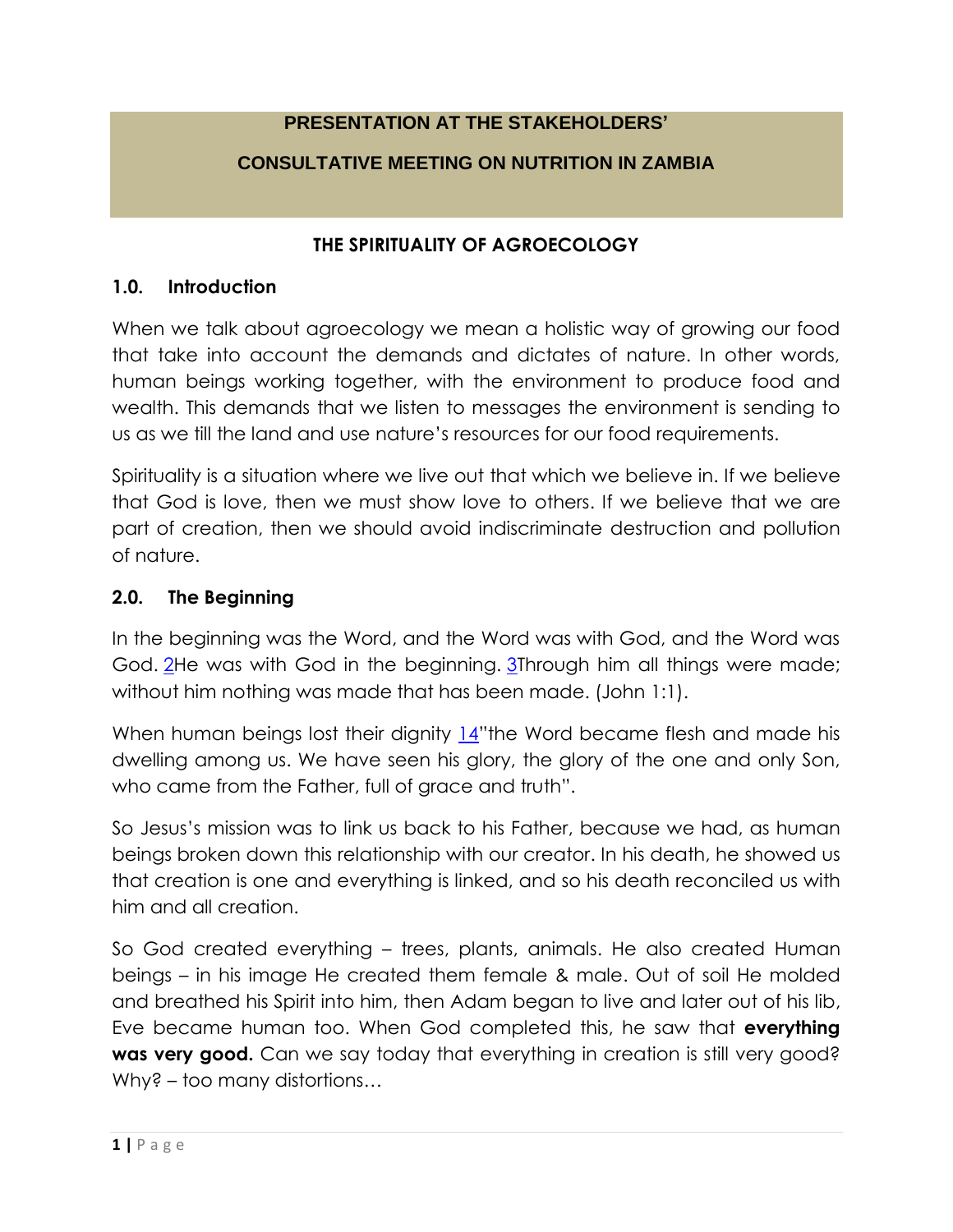Then God gave a Job for human beings: To be **stewards** of creation and to **till**  the land.

When God saw that Human beings were spoiling His creation – he gave orders and rules to help them stay within the plan of creation. In Leviticus 19:19, he says;

*"Keep my decrees; do not mate different kinds of animals. (e.g. Cattle and donkeys). Do not plant your field with two kinds of seed"*

Through the Israelites God is warning us today that we should seek his wisdom and plan for creation. This sounds like a rebuke against growing food and changing our animal breads through genetic engineering. Mixing genes of a beetle and maize is against God's plan for nature. Since everything in nature is connected, a distortion like that can lead to other larger negative consequences humans may find hard to resolve, such as increased cancer related ailments among animals and people.

# **3.0. Our modern tilling of the land to grow food – protein, energy and fiber**

Our modern way of growing food is associated with,

- a) Cutting down of trees covering large areas for timber, charcoal and agriculture
- b) Disturbing water source as farmers cultivate on river banks and sources of rivers
- c) Use of chemicals such as fertilizer or for pest and weed control
- d) Tilling the soil using ox-driven ploughs or tractors

### **The Results:-**

- Dead soil
- **Loss of biodiversity**
- **Loss of Natural habitat for animals**
- Loss of nutritious foods wild fruits, tubers, mushrooms etc.
- **Loss of sacred places** designated so by our ancestors
- Loss of top soil through erosion wind and floods

Modern societies should begin to learn from the wisdom of our ancestors who understood the Spirituality behind the reality that bind all creation together **As One. The Spirituality of agroecology demands that we go back to the beginning.**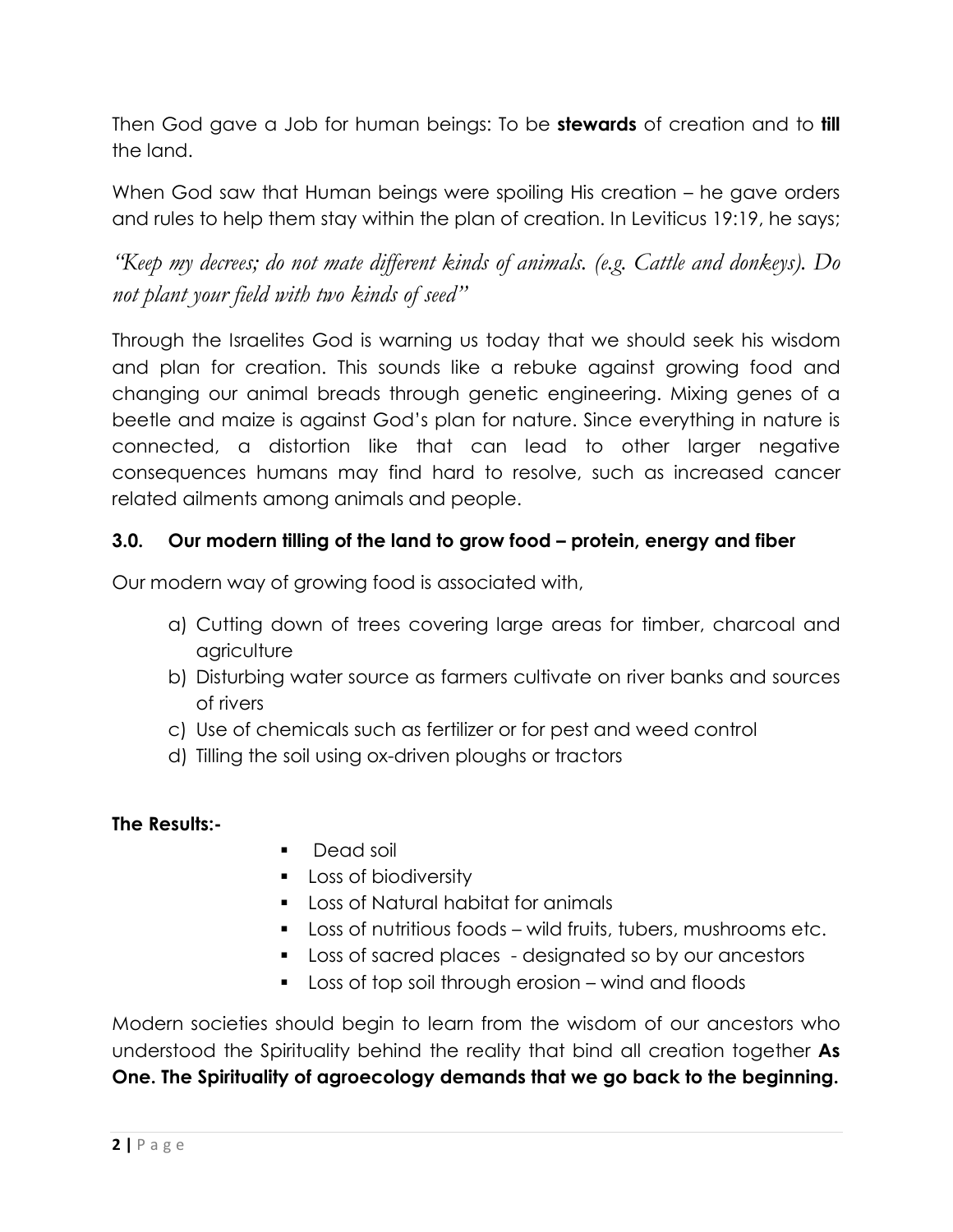Going back to the beginning – means to;

- a) **Realizing that all creation is linked** disturb or alter one side all gets affected.
- b) **Taking care of the soil** bringing back dead soil to life. Chemicals can't do it – organic matter can because it heals and resurrects the soil by putting back the living organisms and humus that gives life to the soil.

Good soil produces crops that are high on nutrition. The bacteria in the soil that help the plants to absorb nutrients and grow, is the same bacteria in our guts that helps the body to absorb the nutrients the body needs for its growth. The less there is in the soil, the less there is in our guts – so we suffer from diseases associated with digestion, including **Colon Cancer.**

- c) **Protecting biodiversity –** we can use biodiversity to grow food. Our ancestors did it and it worked. Maize was grown with pumpkins, beans, cucumbers, millet etc.
- d) **Realising that the more we use chemicals to kill the weeds the less the nutrition we draw from crops and the more we contaminate the environment and accelerate our own death.**



conversional methods of producing food.

It is the **Spirituality of Agroecology** that inspires many people practicing this way of farming and growing crops, to continue and expand their work in spite of the many challenges that they have been facing. Agroecology not only is God's way of farming, it is also a movement that is gaining momentum in the world and it challenges